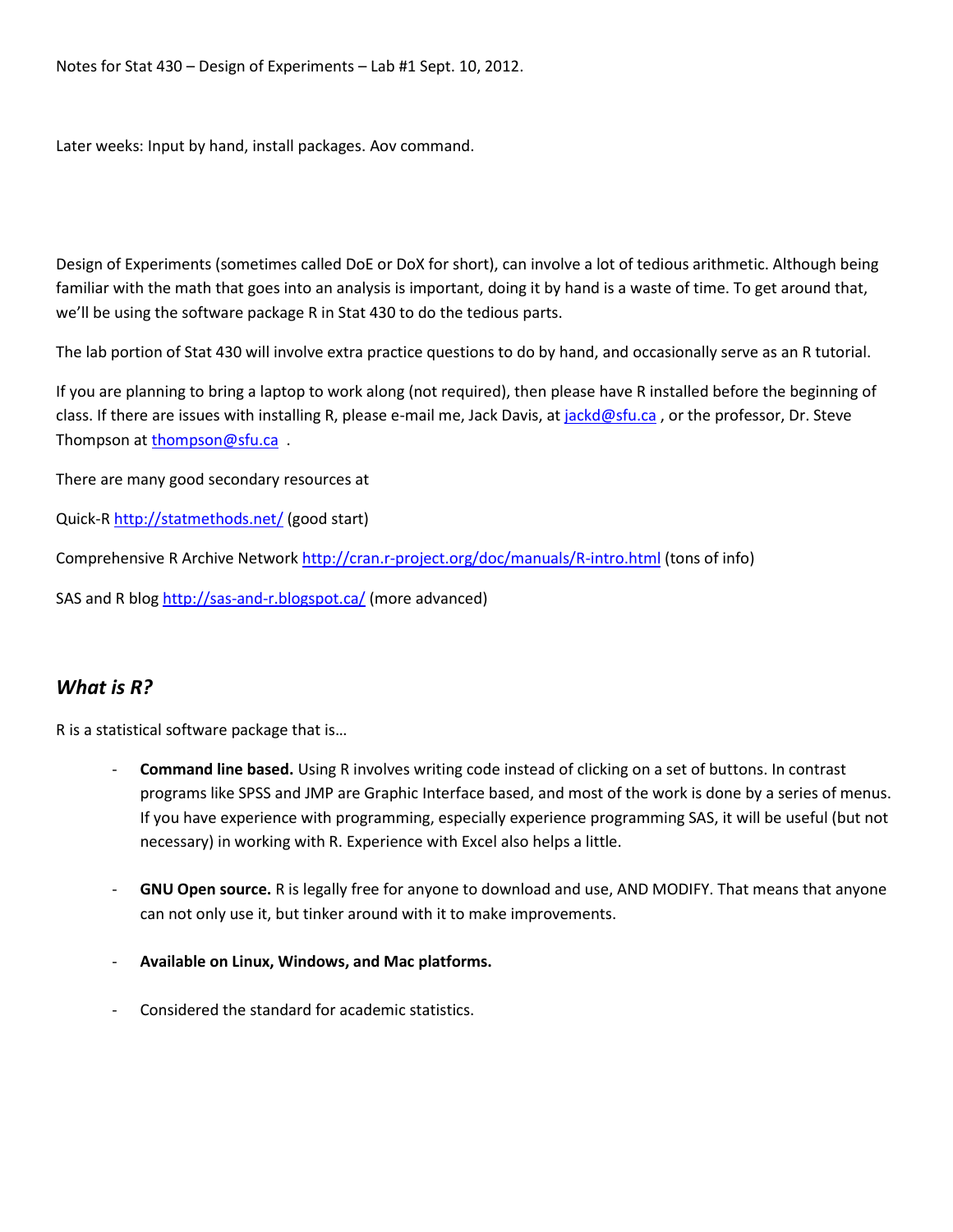# *Installing R.*

Direct download links:

**<http://cran.r-project.org/bin/windows/base/R-2.15.1-win.exe>**

**<http://cran.r-project.org/bin/macosx/R-2.15.1-signed.pkg>** (I think)

For more information, go to

**<http://cran.r-project.org/>**

# *Installing Notepad++ (optional)*

Plain old Notepad is good enough for writing R code, but I personally prefer to use something that color-codes my work for me, like Notepad++ There are lots of alternatives, this is just what I use.

<http://notepad-plus-plus.org/>

Just make sure to use Language  $\rightarrow$  R  $\rightarrow$  R to get the proper colour coding.

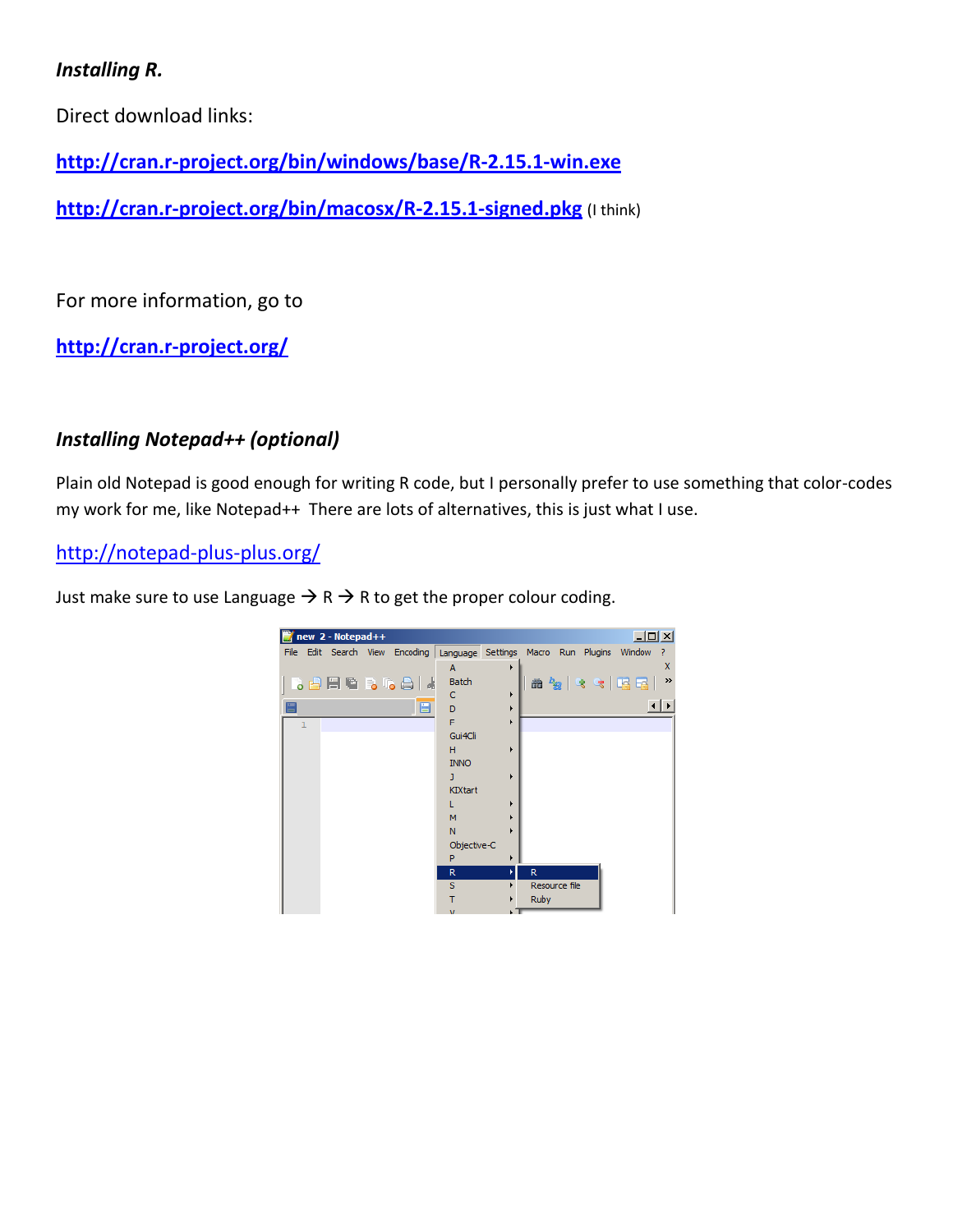## *Learning how to Learn, the ? and ?? commands.*

When you open R, you should see a window like this. It will look a little different for Mac users.



The white sub-window with text that takes up most of the program space is called the CONSOLE. Any R code found anywhere is meant to be typed into the console or copy-pasted into the console from a notepad program.

We can use ??<*term>* to search for commands related to a specific term. For example, entering

#### **??histograms**

…will bring up a list of commands related to histograms, like this:

Help pages:

| ggplot2::geom histogram    | Histogram                                     |
|----------------------------|-----------------------------------------------|
| graphics::hist.POSIXt      | Histogram of a Date or Date-Time Object       |
| graphics::hist             | Histograms                                    |
| graphics::plot.histogram   | Plot Histograms                               |
| grDevices: nclass. Sturges | Compute the Number of Classes for a Histogram |
| KernSmooth::dpih           | Select a Histogram Bin Width                  |
| lattice::histogram         | Histograms and Kernel Density Plots           |
| lattice::panel.histogram   | Default Panel Function for histogram          |

The first part is the name of the package that has the command, and the second part, after the ::, is code to do that command. We're going to try the command **hist** in the graphics package.

You can click on graphics::hist to get information the hist command, including examples, or you can use ?<command> to get information about single command. So

#### **?hist**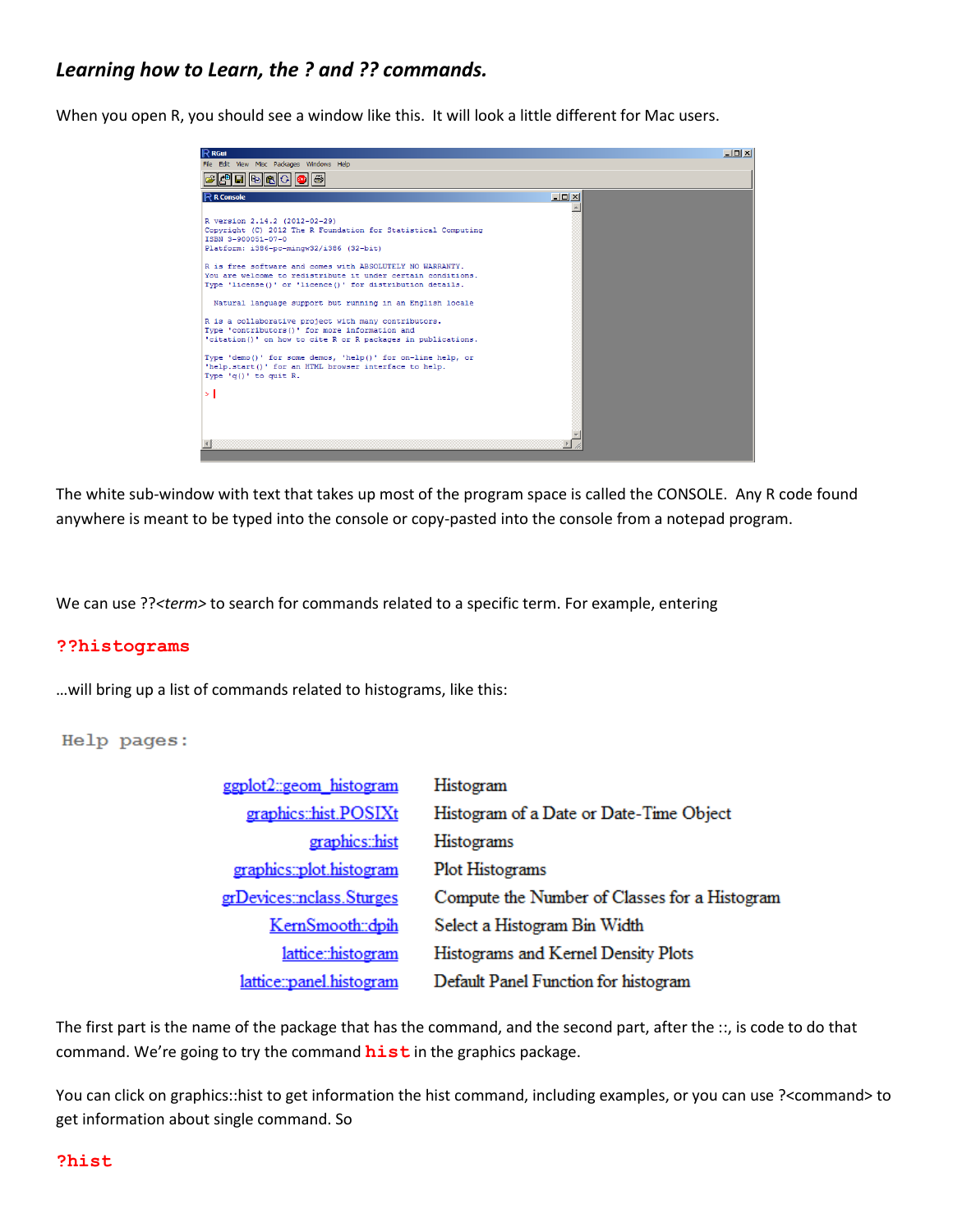Brings up information about the hist() command. (Commands are often written with () at the end to show that there are functions, the input or parameters go inside the () usually. )

Since we can't take a histogram of nothing, we'll stop here until we've input some data.

## *Inputting data from a file.*

First, make sure you have the Beardies.txt file downloaded before continuing. Use the menu at the top of the R window and choose File  $\rightarrow$  Change Dir and navigate to the folder that contains "Beardies.txt" (data about some bearded dragons) and click OK.

Then enter the following into the console.

```
Beard = read.table("Beardies.txt ",header=TRUE,sep= ' ')
```
Make sure these is a capital B in Beardies.txt.

- read.table is the command.
- **"Beardies.txt"** is the filename that contains the info you want.
- header=TRUE tells the console that the first line of the file is the variable names.
- **sep = ' '** tells the console to look for a space between the entries. Sometimes this is a tab or a comma, so it helps to open new datasets in notepad to see how they're set up before putting them in R.
- Beard is the name the dataset when it's in R. This can be any name without spaces and starting with a letter.

We can look at the first few lines of data in R using the **head()** command.

### **head(Beard)**

You can refer to specific variables in the dataset with \$.

Beard\$breed will give you the breeds of all the bearded dragons in this set.

Beard\$size will list the sizes.

This raw data isn't the most useful, we can also make a frequency table.

### **table( Beard\$breed )**

Frequency tables aren't useful for continuous data like size, but we can take a histogram instead.

**hist( Beard\$size )**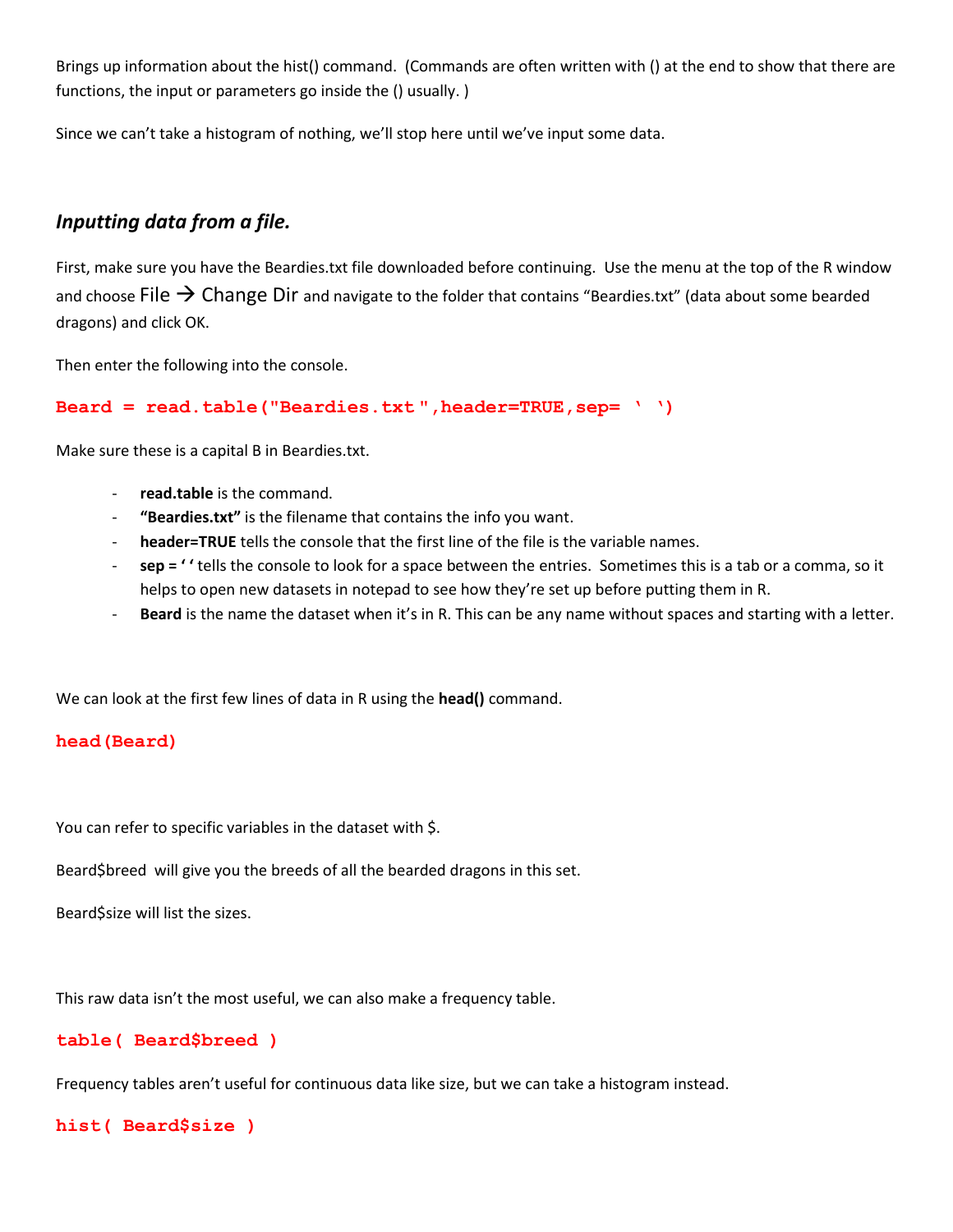We could change the number of bars that are shown by setting the parameter n.

```
hist( Beard$size, n=10)
```
We could also add a title with the parameter **main**…

```
hist( Beard$size, n=10, main= "Dragon Sizes ")
```
…and labels on the x and y axes with **xlab and ylab**.

```
hist(Beard$size,n=10, main= "Dragon Sizes ", xlab= "Size in cm ",
```

```
ylab= "No. of Dragons ")
```
Data can be input manually as well, but we'll deal with that another week.

Simple Analysis Function

R is also useful as a graphing calculator

You can produce mathematical results using  $+ - * / \wedge$  (and )

#### **5^3**

```
12 + (7/4)
```

```
sqrt(49)
```
There are also simple summary statistics:

**mean(Beard\$size)** gives the mean

```
sd(Beard$weight) gives the standard deviation
```
**median(Beard\$size)** gives the median

**length(Beard\$size)** gives the number of elements, also known as the sample size.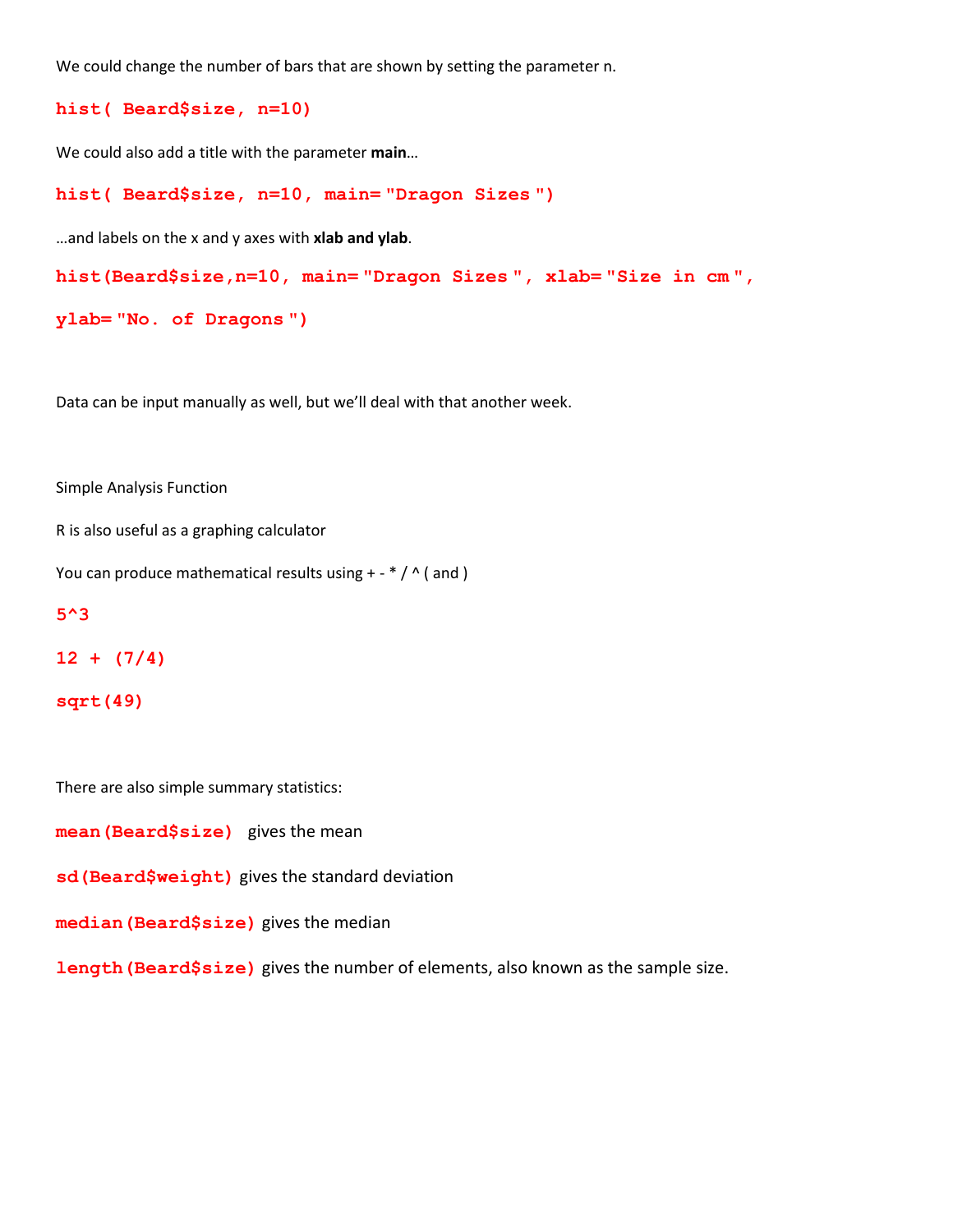# *T-Tests*

The basic command for a t-test in R is **t.test()** , but there are several t-tests.

We can test the hypothesis that the mean size of all the beardies is 20 (A one-sample, two-sided test)

```
t.test(Beard$size, mu=20)
```
We can change the alternative to either side

```
t.test(Beard$size, mu=20, alternative="less")
```
We can also do two-sample tests, but we need to break the sample up first. The 1<sup>st</sup>, 2<sup>nd</sup>, 3<sup>rd</sup>, ... , 20<sup>th</sup> beardies are of breed A, so we'll make that one group.

**groupA = size[1:20]** groupA now contains the sizes of the first 20 beardies

The 21<sup>st</sup>, 22<sup>nd</sup>, ... , 40<sup>th</sup> beardies are breed B, so we'll make that the other group.

```
groupB = size[21:40]
```
We can test if dragons in these groups have the same mean size (assuming normality within each group)

```
t.test(groupA, groupB)
```
We could include the assumption of equal variance

```
t.test(groupA, groupB, var.equal=TRUE)
```
Or treat this data as paired because the sample sizes are equal. (Just because you CAN doesn't mean you SHOULD. If these are 20 animals each of two breeds, a paired sample isn't implied)

```
t.test(groupA, groupB, paired=TRUE)
```